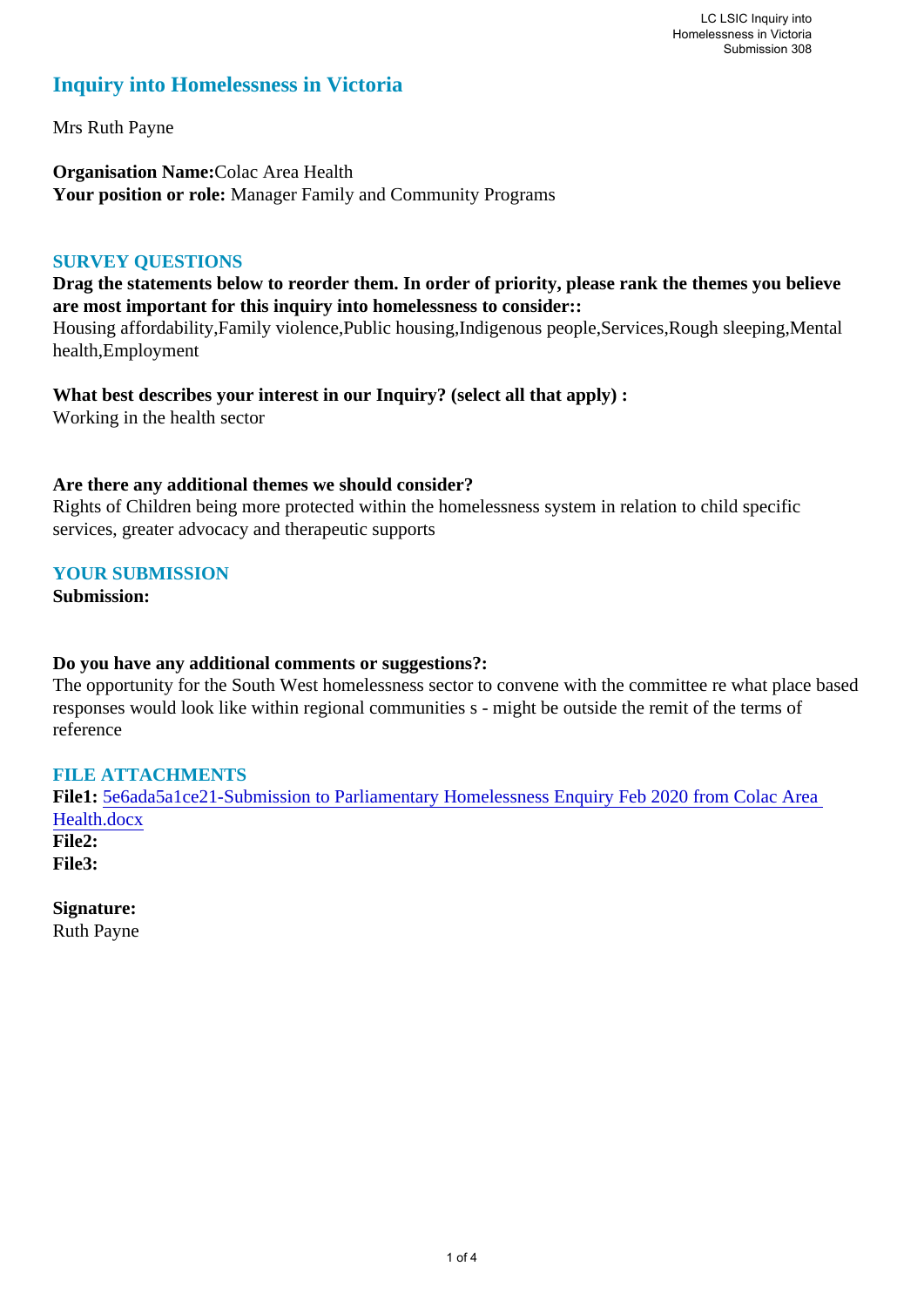Submission to Parliamentary Homelessness Enquiry Feb 2020 from Colac Area Health



# **Introduction**

Colac Area Health is an integrated health service that delivers a diverse range or preventative, early intervention, secondary and tertiary health and community services.

Our Family and Community Programs team is an Orange Door access point seeing about 100 individuals per month , has a Family services team that delivers 11, 542 hours of service a year to vulnerable families. Our homeless service which is a transitional support program for people who are homeless to transition to rental properties or public housing works with 53 families a year. Our Family Violence program works with 100 families per year.

# **Profile of COS**

COS has a population of 21 , 503 people and is a rural community that offers a regional and coastal lifestyle, low unemployment and significant tourism opportunities, value adding industries (like Bulla and AKD ) , significant agricultural industry of dairy, beef and sheep and proximity to Geelong and Warrnambool.

The challenges are poor public transport, high levels of disadvantage the township of Colac is within the bottom 5% of all Victorian towns in relation to social economic c disadvantage. There are high rates of Family Violence 1424 incidents per 100,000 compared to 1165 State Average and CP substantiation rates are 16.8 compared to the state average of 11.4

Weekly personal income of \$570 is the lowest across the five local government area that form G21.

Homelessness rates is 0.3 compared to 0.4 for Victoria.

# **Changing scale and nature of homelessness**

# **Rental and mortgage stress**

In Our Shire the rate of mortgage stress is 11.6 % compared to 10.2% for Victoria and median rents have increased significant from median rent in 2016 of \$210 to \$ 270

The entry points for people that are homeless in our region are under severe stress with 400 households at any one time seeking homelessness support.

People seeking these services are often people not able to sustain rent and/or defaulting on mortgages. For our community there a few affordable properties to rent. A google search today 6 February revealed 38 properties to rent in Colac 8 x2 bedrooms at median rent of \$270 , 16 x2 bedrooms median rent of \$ 323 and 2 x4 bedroom median rent of 385.Guidelines are that households do not commit more than 30 % of their income to housing costs so given our median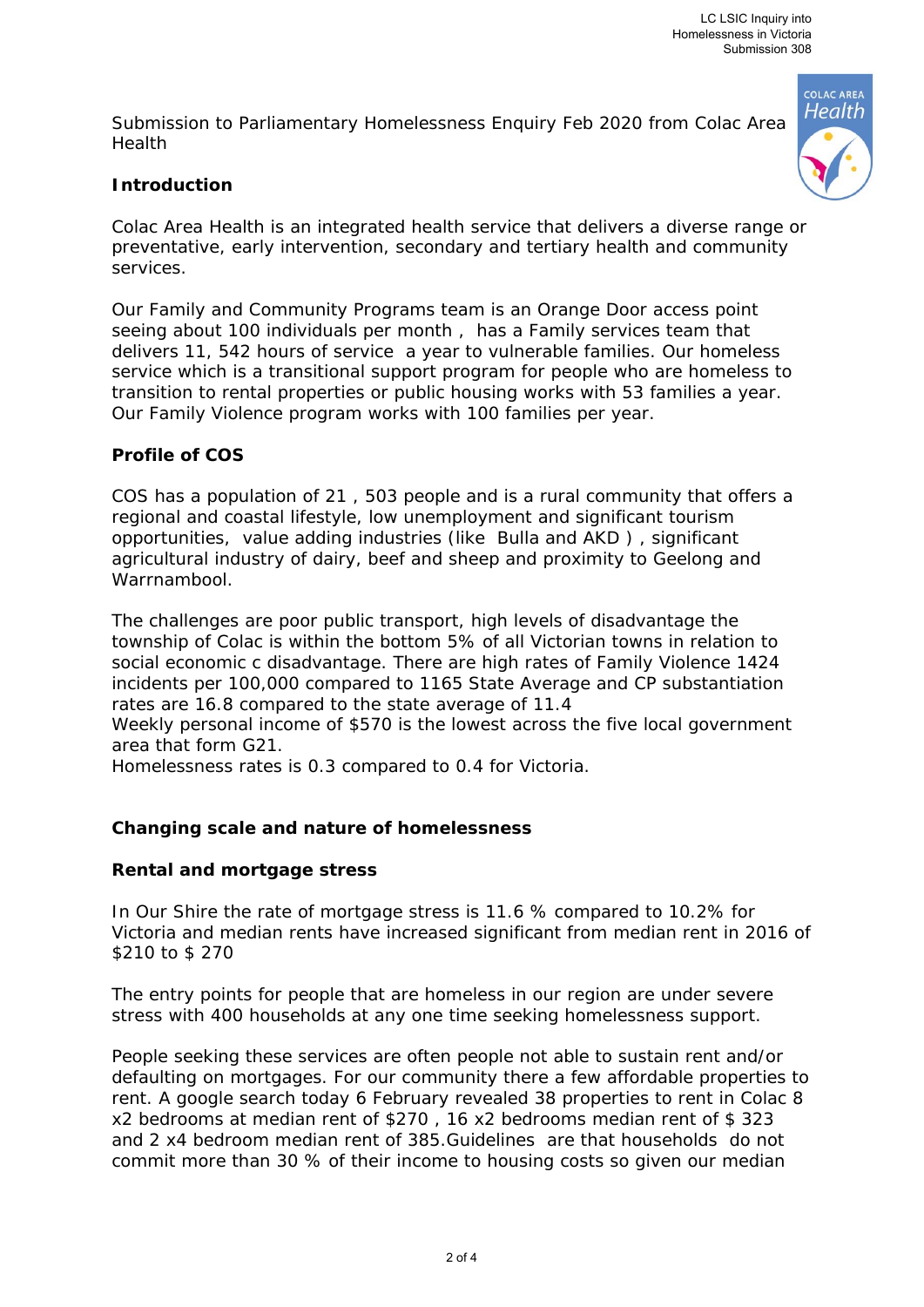income of \$570 most people and all low income people could not afford any of these rents.

Additionally the regional allocation of HEF always runs out by the first week of the month so smaller rural communities cannot gain access to this funding.

Our Family Violence high rate of incidents also mean women and children experiencing family violence do not have access to local safe and affordable housing. No accommodation provider in Colac will offer crisis accommodation to women leaving family violence. There is no crisis accommodation so women and children have to leave the area disrupting family, friendship and other support networks, employment and education.

Our services are often paying huge costs to caravan parks for accommodation for women and children leaving Family Violence.

Social housing and crisis accommodation is an enduring need of our community. Our main social hosing option is public housing 290 properties but these are ageing and not in good repair and have created areas of generational disadvantage.

### **Service System Overview**

The adult entry point is offered one day a week by a Geelong based agency and this is often a phone assessment.

On other days people need to go to Geelong – there are 4 trains a day or wait till the following week.

There is long delays in assessment being completed and there are no exit points for our clients eg crisis or social housing stock.

In times of staffing issues this one day a week service has been withdrawn.

Our agency hold an amount of PRAP funding and people are referred from the entry point but there is no additional funding to support a proper assessment and offer of case management to these people- often single men. Lately we have had 3 people a week referred for PRAP funding which is a limited resource. Again the lack of affordable rental impacts on how the PRAP funding can be used.

Our service model that has located our homeless staff with our Family violence staff has offered better integration of service planning for our clients but the homelessness role, is just one funded positons. We aim to offer timely case management and try to be flexible as we can in securing some accommodation option for our clients. However the last 12- 18 months has seen this to become more of a challenge.

### **Recommendations**

Our agency would recommend